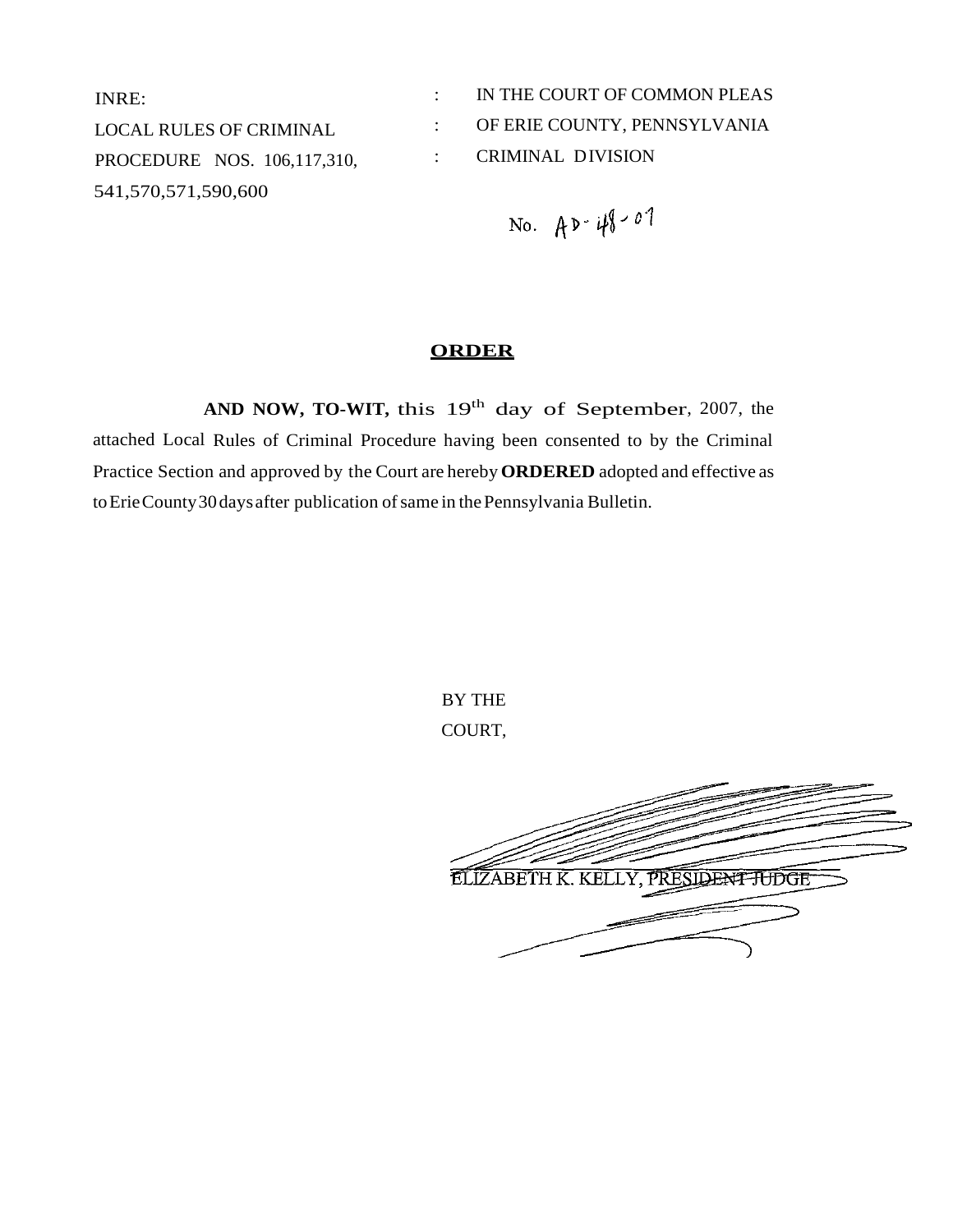# Local Rules of Criminal Procedure Erie County, Erie, Pennsylvania

Updated June 2021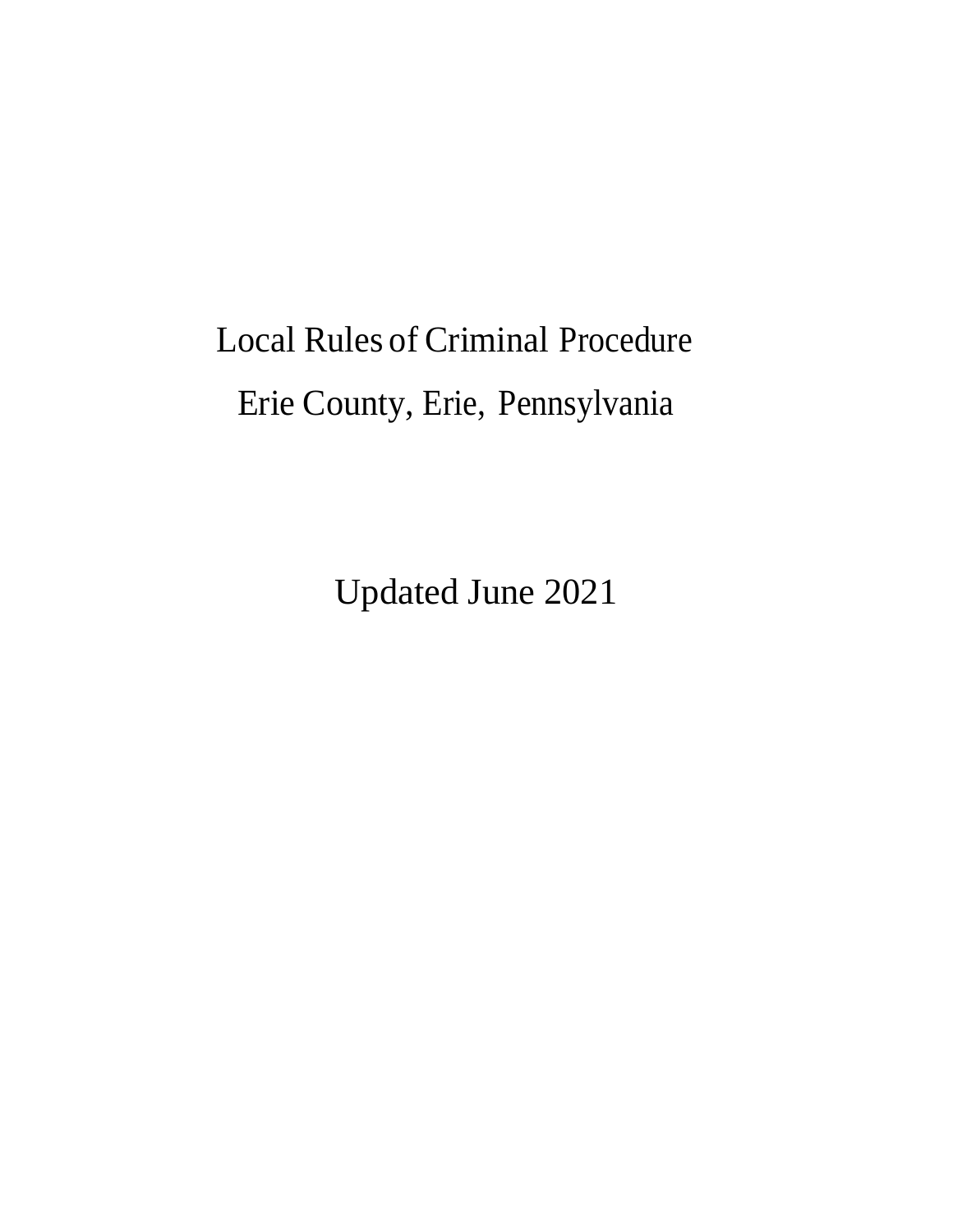# **TABLE OF CONTENTS**

- Continuances
- Magisterial District Judge Coverage for Issuing Warrants; Preliminary Arraignments and Summary Trials; and Setting and Accepting Bail
- A.R.D. (with sampleapplication)
- A.R.D.
- A.R.D.
- CaseAssignment
- Continuances
- Procedure for AttorneyChanges
- Arraignment (with samplewaiver)
- Pre-Trial Discovery
- A.R.D.
- Plea Bargains
- 319A Post Arraignment Pleas
- Waiver of Preliminary Hearing; Filing for Expedited A.RD. (with samplewaiver)
- PretrialConference
- Arraignment
- Pleas and Plea Agreements
- Trial Term
- Sentencing Judge
- Trial Term
- Non-Jury Trials
- Motion, Filing of
- 9023 Motion, Service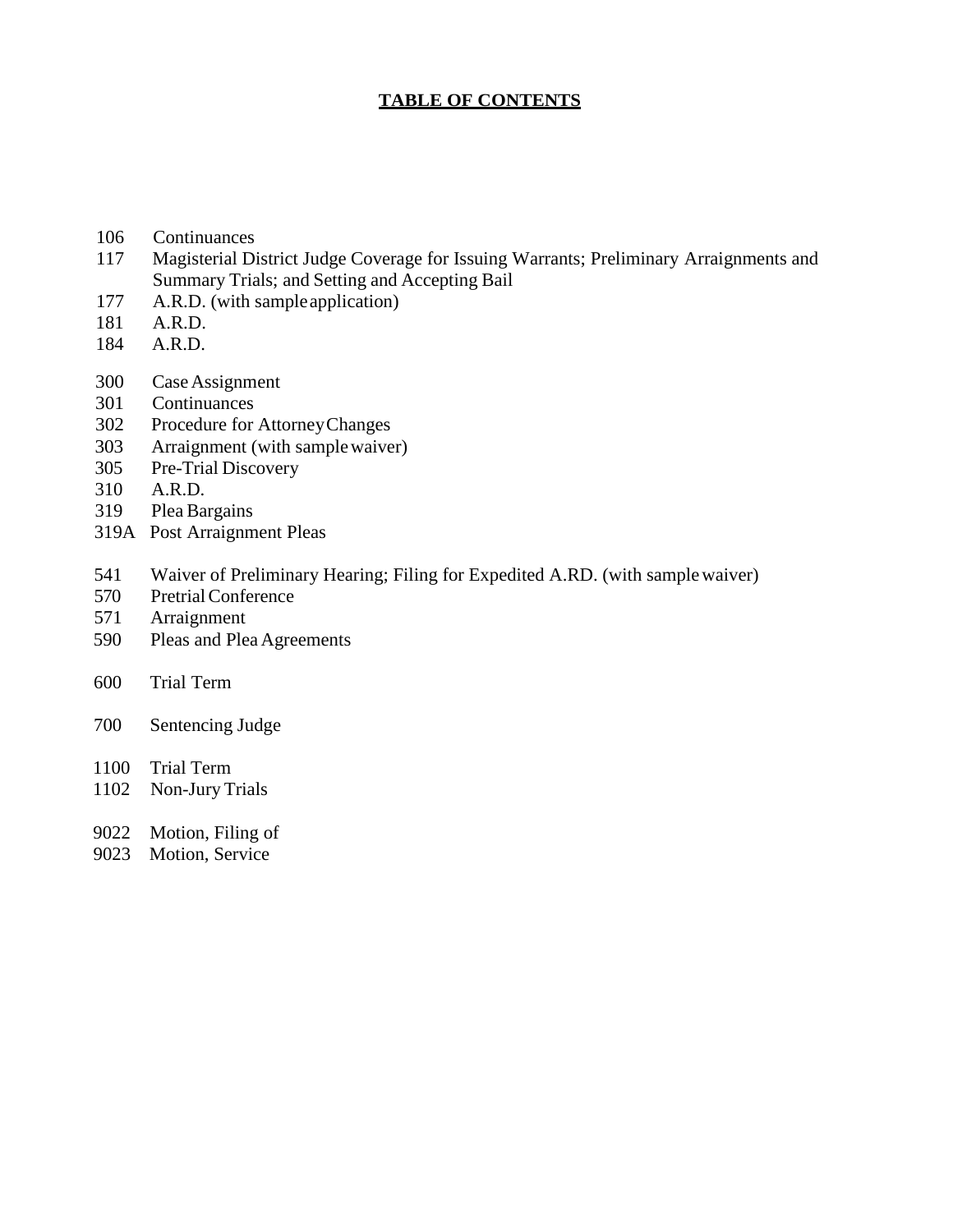#### **RULE 106 - CONTINUANCES**

A deadline shall exist for the filing of continuances by either the Commonwealth or a defendant for cases listed for a particular trial term. This deadline shall be the second business day of the week immediately preceding the trial term. The deadline may be extended by the Court. Any motions for continuance filed prior to the deadline shall be considered by the pre-assigned judge. After the deadline, all motions for continuance must be considered by the judge who will preside over the case at trial. Notice as to the last date for continuances shall be published by the court in its annual schedule.

# **RULE 117 - MAGISTERIAL DISTRICT JUDGE COVERAGE FORISSUING WARRANT; PRELIMINARY ARRAIGNMENTS AND SUMMARY TRIALS; AND SETTING AND ACCEPTING BAIL**

- A. To the extent required by Pa.R.Crim.P. 117, Magisterial District Judges shall be available to provide continuous coverage for the issuance of search warrants, the issuance of arrest warrants, to accept and set bail, to conduct summary trials, and to conduct preliminary arraignments.
	- 1. The provision of continuous coverage shall be by the traditional on-call system as presently established and exercised in Erie County. Specifically, the Magisterial District Judges shall remain on-call during non-regular business hours on a rotating basis. The Assistant Court Administrator shall maintain a copy of said rotating schedule.
	- 2. The hours of 6:00 a.m. to 10:00 p.m. for conducting a summary trial or bench warrant hearing pursuant to Pa.R.Crim.P. 431 shall not be extended.
- B. Magisterial District Judges, the Clerk of Courts and the Warden of the Erie County Prison shall be authorized to accept bail pursuant to, and subject to the limitations of, the Pennsylvania Rules of Criminal Procedure. The Warden's authority is limited to accepting the bail deposit, delivering the bail to the issuing authority or clerk of courts and, under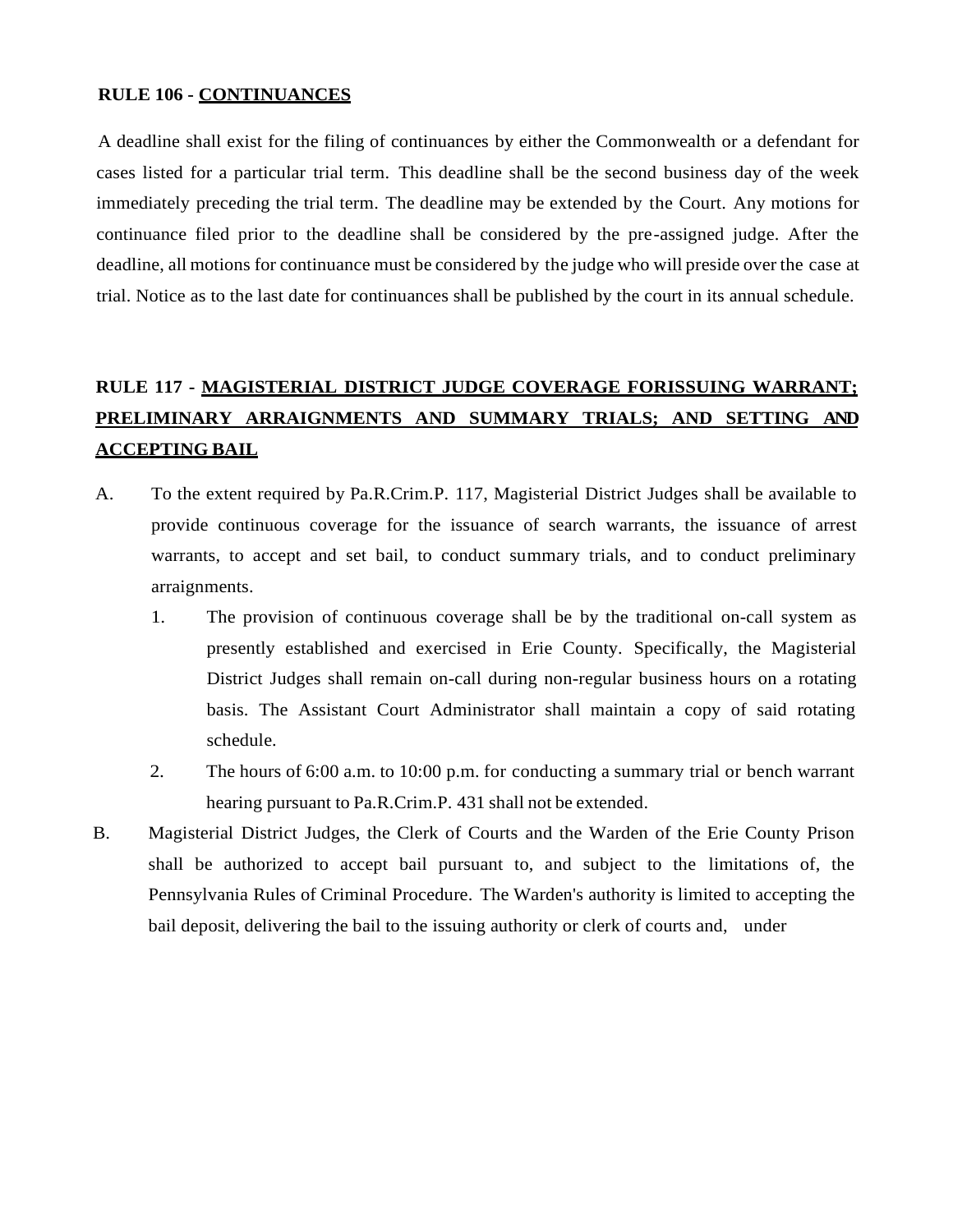Pennsylvania Rule of Criminal Procedure 525, releasing the defendant upon execution of the bail bond.

C. Regular business hours for each Magisterial District Judge Office shall be Monday through Fridayfrom 8:30 a.m. until 4:30 p.m.

# **RULE 177 - A.R.D.**

An original application for entry into the Accelerated Rehabilitative Disposition (A.R.D.) program shall be filed with the District Attorney, and a copy shall be filed at the Office of the Criminal Court Administrator. The Criminal Court Administrator shall mark the date of filing on the copy. A sample Application is attached.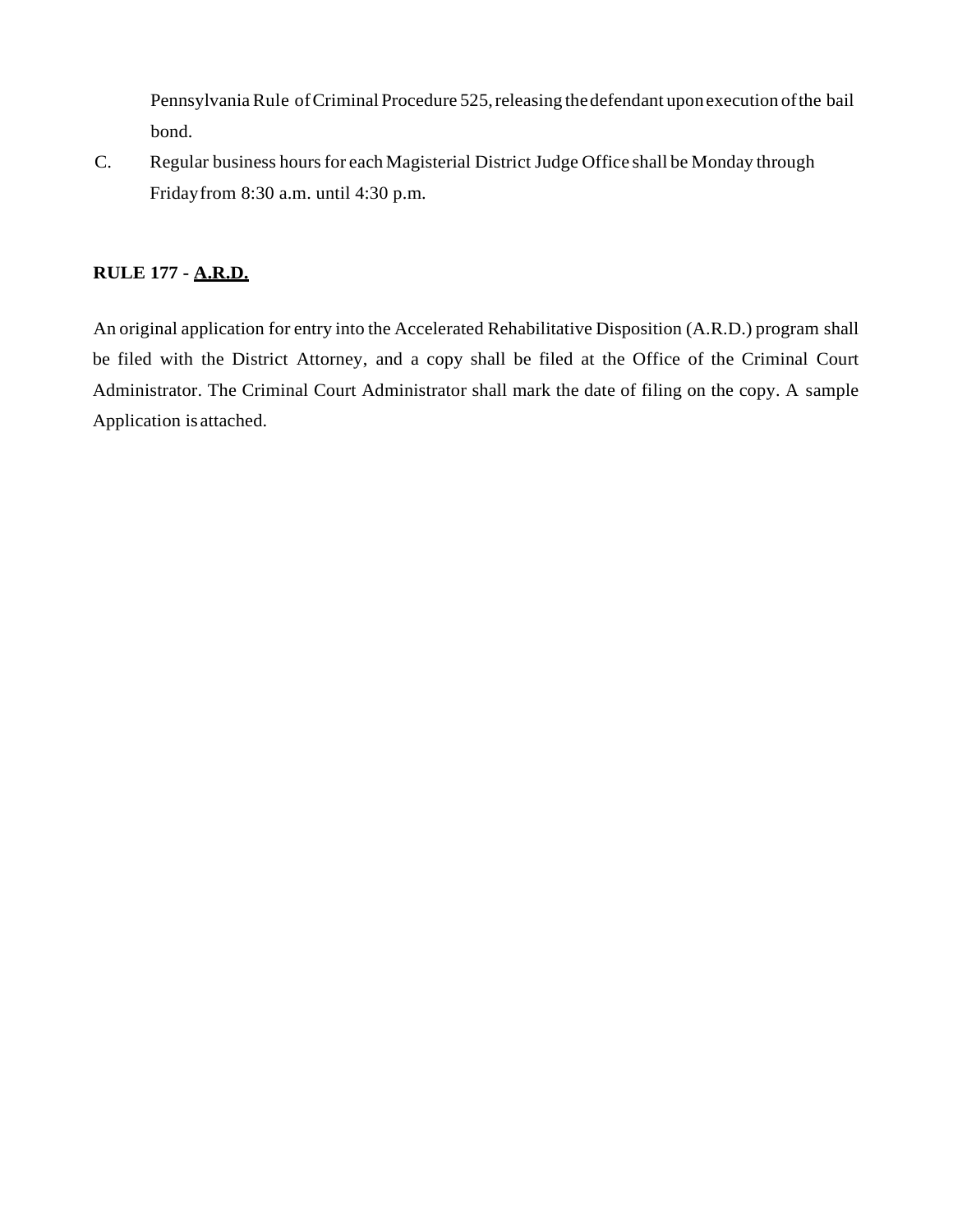| <b>COMMONWEALTH OF</b> | IN THE COURT OF COMMON PLEAS |
|------------------------|------------------------------|
| <b>PENNSYLVANIA</b>    | OF ERIE COUNTY, PENNSYLVANIA |
| V.                     | <b>CRIMINAL DNISION</b>      |
|                        | No.of                        |
|                        | OTN:                         |

# **APPLICATION FORDISPOSITION UNDERPROGRAM OF ACCELERATED REHABILITATIVEDISPOSITION/PROBATION WITHOUT VERDICT**

Application is hereby made for disposition of this case under the Accelerated Rehabilitative Disposition/Probation Without Verdict Program. To assist the District Attorney's Office in evaluating the suitability of this case for the ARD/PWOV Programs, the following information is provided: **INSTRUCTIONS:** Answer all questions that apply. If a question does not apply, answer it with the initials **"N.A."**

| 1.  |                                                                                                                                                                                                                                |  |  |
|-----|--------------------------------------------------------------------------------------------------------------------------------------------------------------------------------------------------------------------------------|--|--|
| 2.  |                                                                                                                                                                                                                                |  |  |
| 3.  | Date of Birth: Social Security Number: Social Security Number:                                                                                                                                                                 |  |  |
| 4.  | Present Address: New York Changes and Separate Address and Separate Address and Separate Address and Separate Address and Separate Address and Separate Address and Separate Address and Separate Address and Separate Address |  |  |
|     | phone (Home) (work)                                                                                                                                                                                                            |  |  |
| 5.  | Previous Addresses and length of time at each (go back 10 years):                                                                                                                                                              |  |  |
| 6.  |                                                                                                                                                                                                                                |  |  |
| 7.  | Education--Schools and Highest Year attained: ___________________________________                                                                                                                                              |  |  |
| 8A. | Have you ever been found guilty or pleaded guilty or no contest to any criminal violation of                                                                                                                                   |  |  |
|     | any kind in any court other than for summary offenses, whether in Pennsylvania or anywhere                                                                                                                                     |  |  |
|     | else? If so, explain giving date, place, charge(s), and disposition.                                                                                                                                                           |  |  |
| 8B. | Do you have any other pending criminal charge(s) or have you ever been placed on ARD or                                                                                                                                        |  |  |
|     | PWOV? If so, explain giving date, place, charges and disposition.                                                                                                                                                              |  |  |
| 8C. | If charged with Driving Under the Influence: Have you ever been adjudicated a delinquent or                                                                                                                                    |  |  |
|     | entered into a consent agreement as a juvenile after being charged with Driving Under the                                                                                                                                      |  |  |
|     | Influence of Alcohol? If so, explain giving details.                                                                                                                                                                           |  |  |
| 9.  | Explanation of your present case, including all details (use reverse side if needed):                                                                                                                                          |  |  |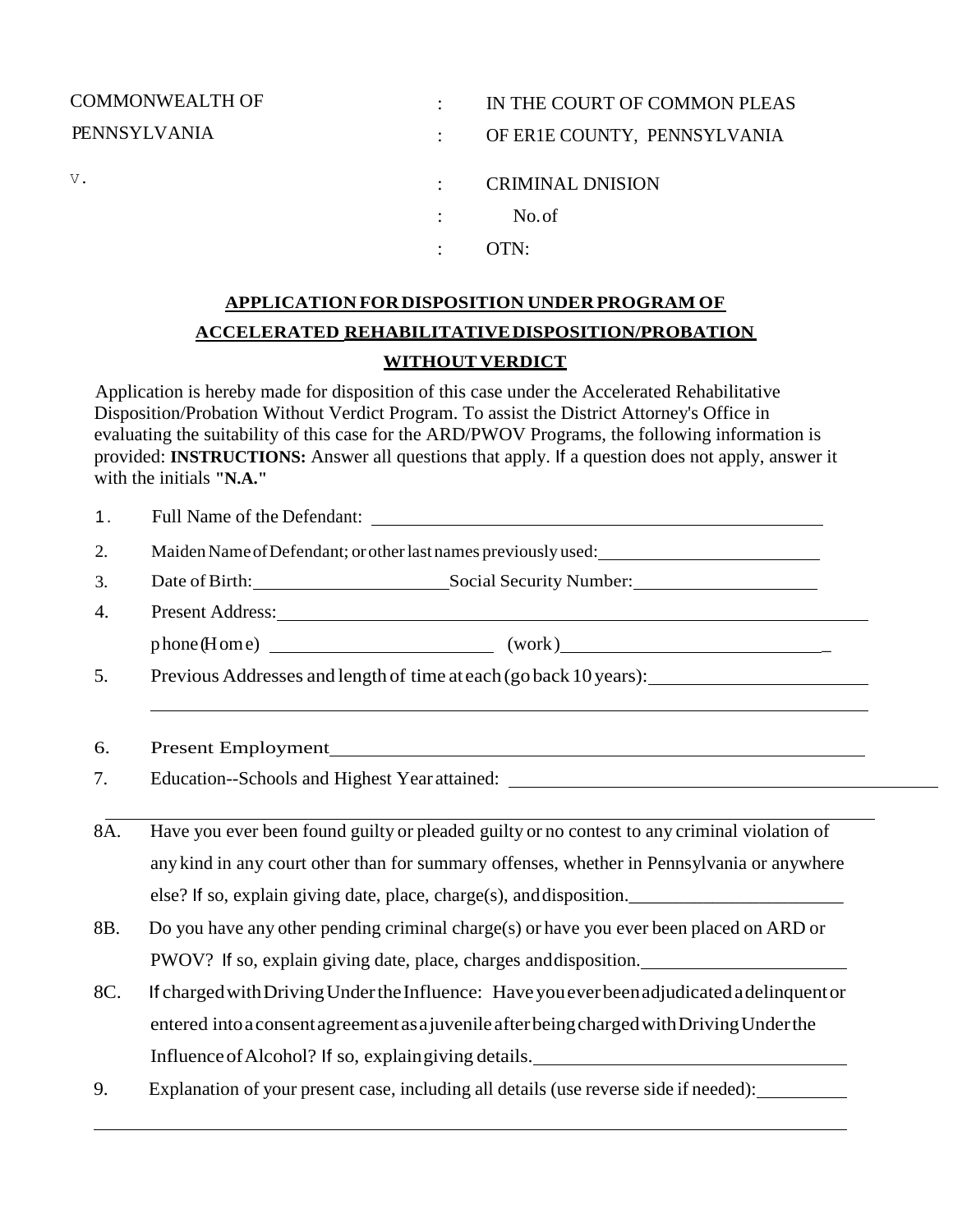10. By applying for ARD/PWOV and by signing this application, I acknowledge, certify and understand each of the following rights and responsibilities:

A. I have been advised and I understand that I have a constitutional right to a speedy trial; that pursuant to Pa.R.Crim.P.1100, the Commonwealth must bring my case to trial within 365 days from the date of the filing of the Criminal Complaint charging me. If my case is not brought to trial within 365 days from the filing of the Criminal Complaint, I understand that I can ask the Court to dismiss all charges against me. Furthermore, I understand that in the event I am incarcerated on these charges, the Commonwealth must bring my case to trial within 180 days from the date of the filing of the Criminal Complaint; if the Commonwealth fails to do so, I can ask the Court for nominal bail.

I hereby waive (give up) all of my constitutional rights to a speedy trial as set forth from the date I sign this Application until I either complete the ARD Program or am revoked from it, should I violate the conditions the Court imposes on me. In the event my Application for ARD is denied, I waive (give up) all of my constitutional rights to a speedy trial as set forth from the date I sign this Application until the last scheduled day of the term of Criminal Court next following the date ofmy rejection. I have been advised and I understand that by signing this waiver I am waiving (giving up) any and all rights I may have to be tried within 180th (if in jail) or 365th day following the filing of the Criminal Complaint against me. I am signing the waiver because I understand it is to my benefit to do so and to allow the District Attorney as much time as he needs to evaluate my suitability for the ARD Program. I have not been made any promises, nor have I been forced or coerced to sign this waiver.

B. I understand I have the right to be represented by an attorney on my charge(s) and also in connection with my ARD/PWOV Application, if I cannot afford counsel, the Court will provide me free counsel through the Erie County Public Defender's Office.

C. It is my responsibility to notify the District Attorney's Office, **in writing** of my arrest and/or conviction for **any** offense occurring after this Application is made and before it is rejected or I am accepted into the Program by the Court. Failure to comply with this requirement is grounds for refusal of the Application and/or may be treated as a false statement subjecting me to prosecution and/or for removal from the Program.

D. If charged with Driving Under the Influence: I understand that it is my responsibility to arrange for a CRN evaluation. I understand that I cannot be placed in the A.R.D. program unless such evaluation is completed. I further understand that I am to contact D.W.I. Program, 36 North Park Row, Erie, PA 16501 at 814-454-3326 between 9:00 a.m. and 3:30 p.m. to arrange an appointment.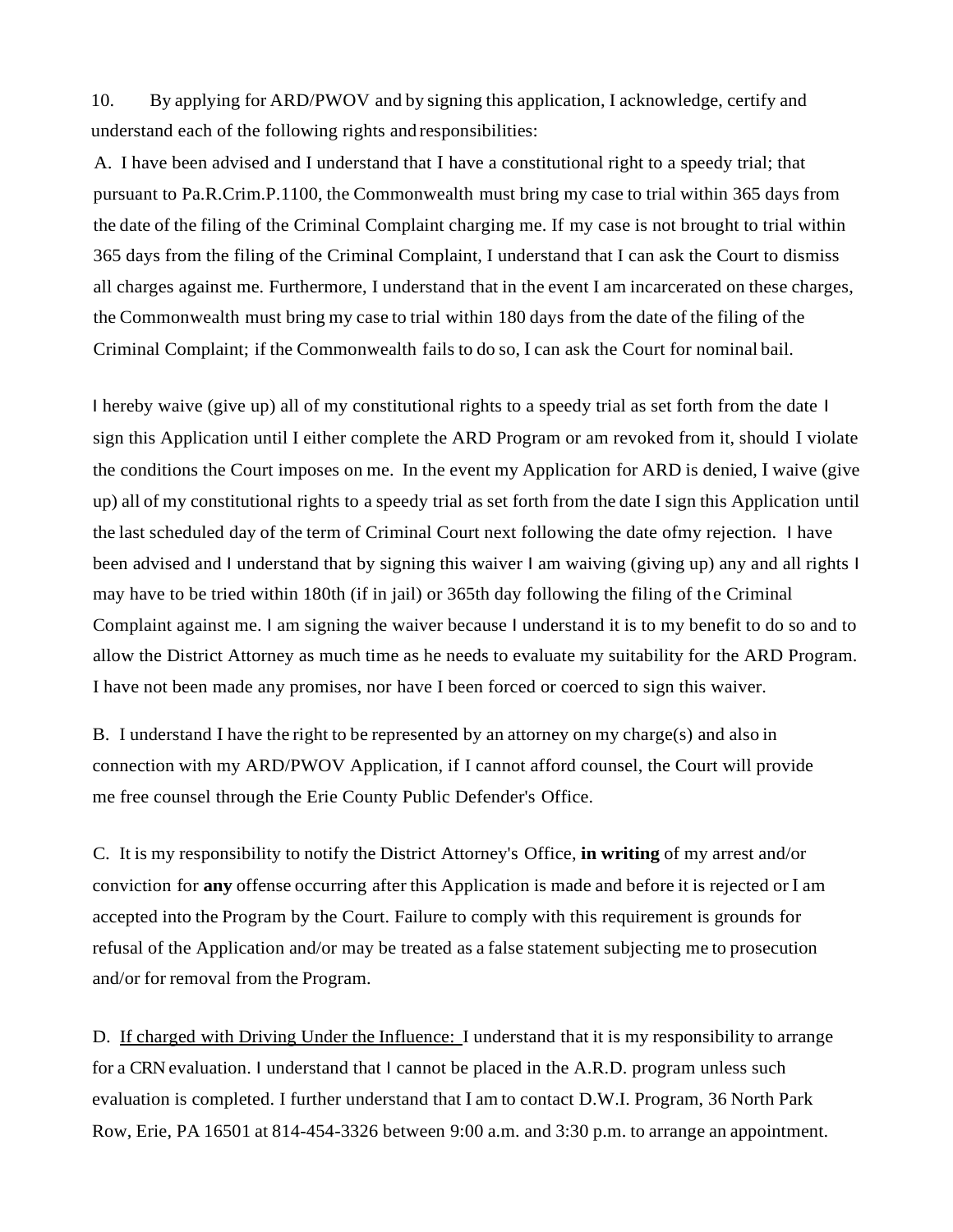E. I acknowledge that I have completed (or will complete prior to my A.R.D. hearing) all processing (e.g. fingerprinting, etc.) required of me. I understand that failure to do so may delay my acceptance into the program.

**F. The information I have provided above is true and correct. I understand if l have provided false information on this Application, that reason alone is sufficient to refuse this Application. In addition, I understand that by providing false information I can be prosecuted for offenses including, but not limited to, perjury, false swearing and/or unsworn falsification to authorities.**

| <b>DEFENDANT</b>                |
|---------------------------------|
|                                 |
| ATTORNEY FOR DEFENDANT          |
|                                 |
| *WITNESS                        |
| *When defendant has no attorney |
|                                 |

**Revised 1/99**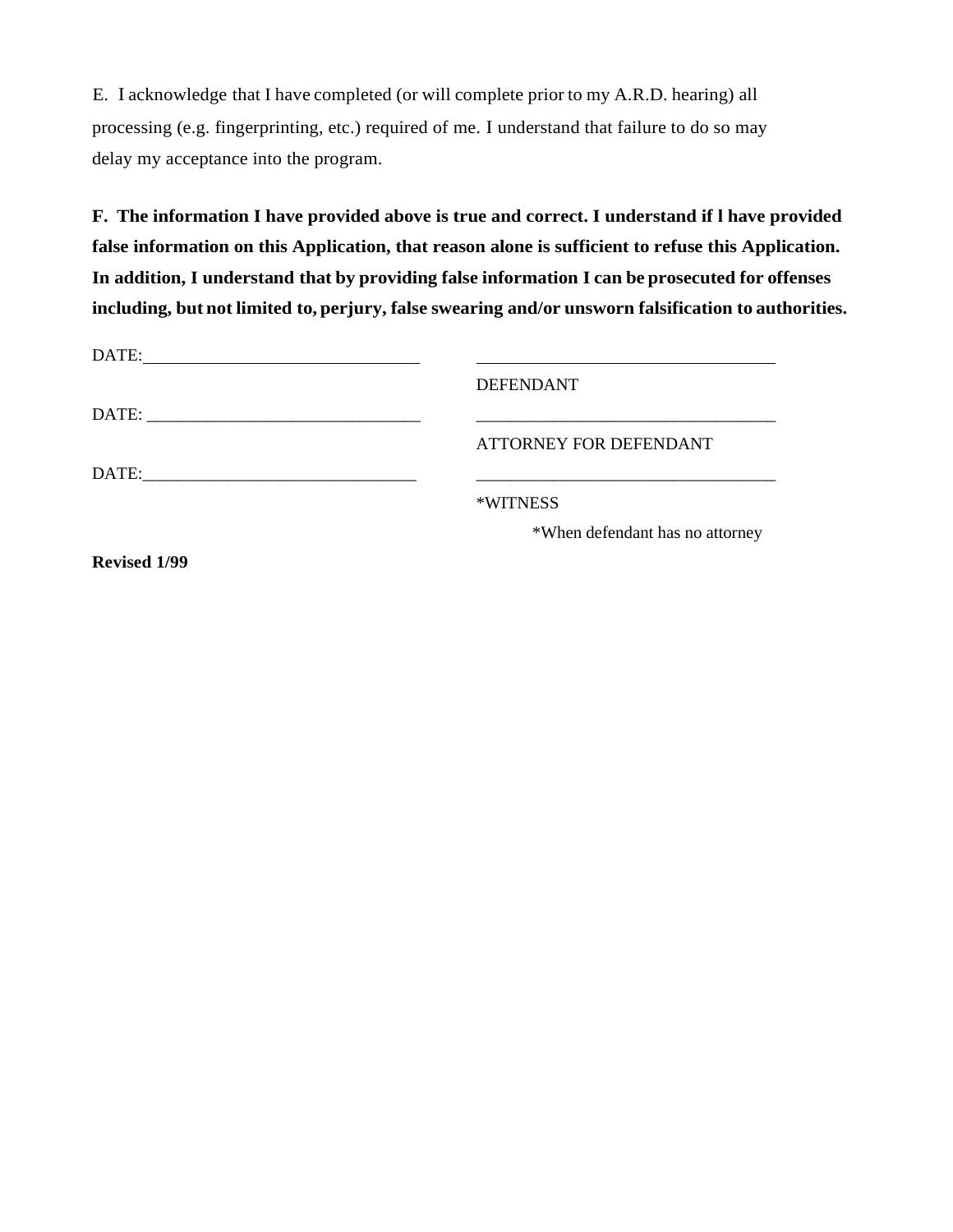#### **RULE 181 - A.R.D.**

The filing deadlines imposed in Pa.R.Crim.P. 304, 305, and 307 shall be specially calculated in those instances where a defendant is either refused entry into the A.R.D. program or when revoked from the program.

(a) When the application is made BEFORE arraignment, all filing deadlines are preserved and calculations shall commence upon date of refusal or revocation.

(b) When the application is made AFTER arraignment, filing of the application shall toll the running of the deadlines. Any number of days remaining shall remain and calculations will re-commence upon date of refusal or revocation.

(c) When any filing deadline has passed before the filing of the A.RD. application, that deadline shall be deemed missed and unavailable except upon motion and order ofthe court.

# **RULE 184 - A.R.D.**

If properly waived by the defendant, as indicated in an application for A.RD. or in an additional filing, each case which is refused entry into the A.R.D. program or revoked therefrom shall go to trial during the session of court determined by Court Administration based upon Rule 1100 calculations. Proper waiver, as indicated above, exists when the defendant signs a Rule 1100 waiver which specifically extends the period of waiver 60 days beyond the date of rejection or revocation. A sample application is set forth with sample waiver language included.

#### **RULE 300 - CASE ASSIGNMENTS**

A. Pre-trial: All cases bound to Court will be assigned to one of the Judges in the Criminal Division. This will be done by the Court Administrator at or about the time of arraignment or waiver thereof. The assigned judge will hear and resolve all pre-trial matters pertaining to the case.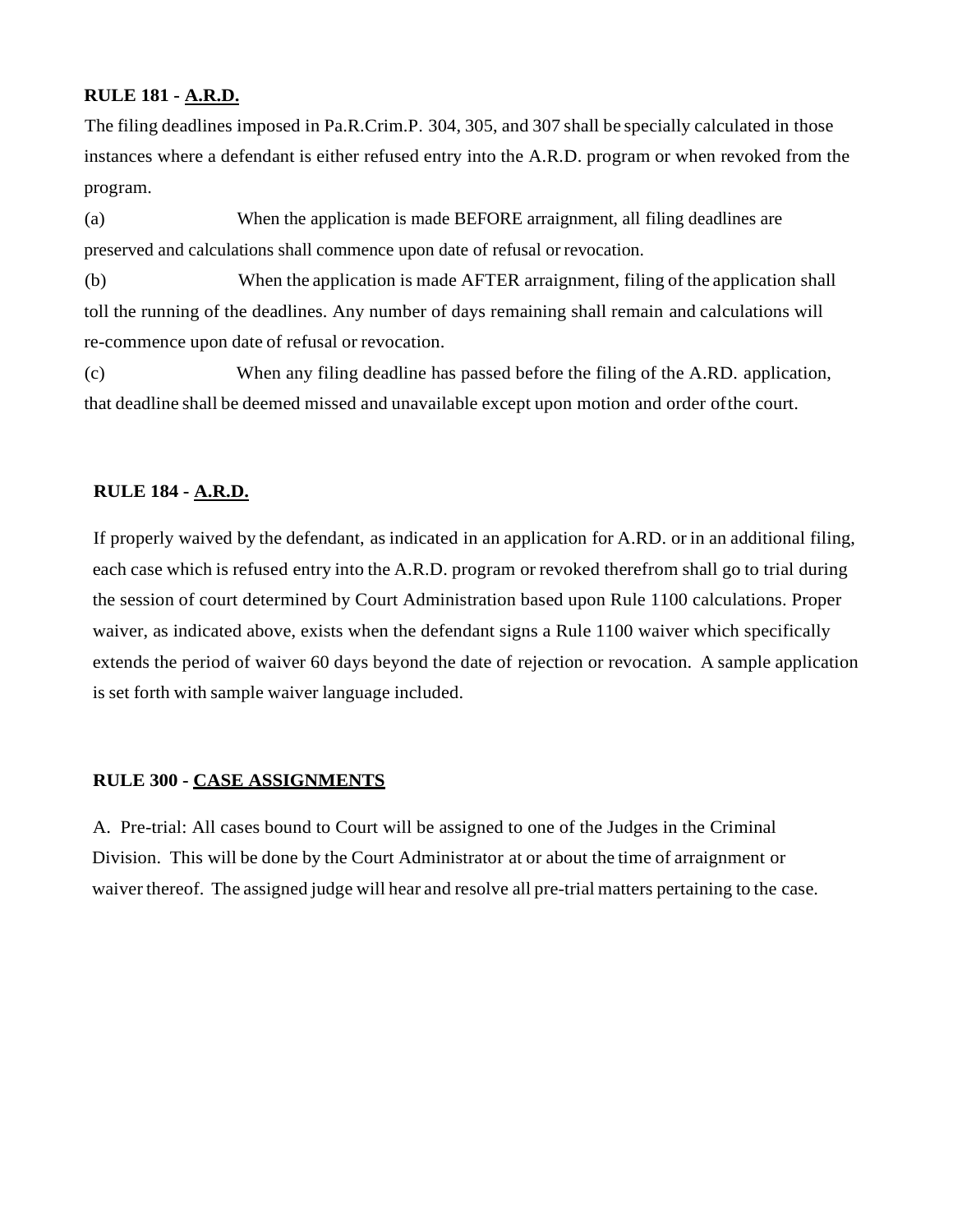B. Sentencing: In all cases disposed of by plea (except post-arraignment pleas) the assigned judge shall be the sentencing judge. In all cases wherein a jury trial has been held and a verdict entered, the trial judge shall be the sentencing judge. However, in any case where the designated judge may be unavailable forsentencing, another judge, designed by the President-Judge, may be substituted.

C. Sentencing Date: A sentencing date shall be set for all cases at the time of plea or verdict. Any change requested in this date must be made directly with the assigned sentencing judge and subject to his/her discretion.

#### **RULE 301 - CONTINUANCES**

A deadline shall exist for the filing of continuances by either the District Attorney or defendant for cases listed for a particular trial term. This deadline will not be sooner than the Wednesday prior to the first day of the trial session. Any motions for continuance filed prior to the deadline shall be filed with the pre-assigned judge. After the deadline, all motions for continuance must be filed with the Administrative Judge of the Criminal Division. Notice as to the last date for continuances shall be published by the court in its annual schedule.

#### **RULE 302 - PROCEDURE FOR ATTORNEY CHANGES**

1. If, prior to or at the arraignment, another attorney files an appearance, or files any papers on behalf of the defendant (including signing the rights sheet) that attorney will be listed as the attorney of record. It would not be necessary, in that instance, for the previous attorney to file a motion to withdraw as counsel. If no attorney files an appearance or represents the defendant at the arraignment, the previous attorney will need to file a motion to withdraw.

2. After the arraignment, any attorney who is listed as attorney of record will have to file a motion, with the Court, requesting permission to withdrawn from the case. If the original attorney has not presented a motion to withdraw, both his/her name and the name of any attorney filing an appearance will be listed on the daily court schedule.

3. This procedure will apply to the public defender except when the change is merely from one public defender to another.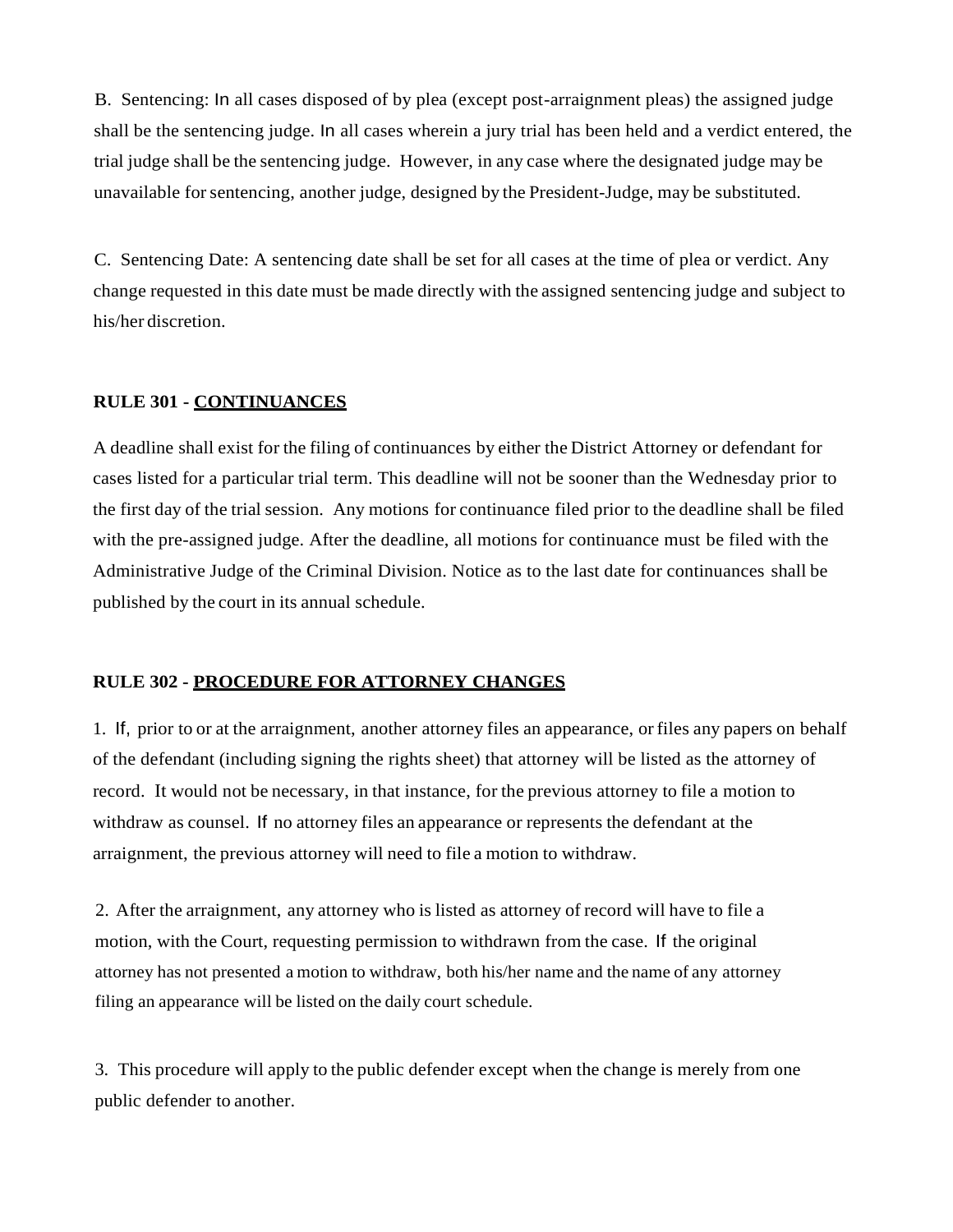4. When a new attorney takes over a case, it is the responsibility of the previous attorney to notify new counsel of any upcoming hearings, trial subpoenas, etc. If the defendant was previously pro se, it is the responsibility of the Criminal Court Administrator to notify new counsel of the above.

# **RULE 303 - ARRAIGNMENT**

The defendant and counsel (or a representative thereof) shall be required to appear at the scheduled time of arraignment. The presence of the defendant and/or counsel may be waived by the filing of a signed "Waiver of Arraignment" prior to the scheduled date of arraignment. A sample waiver is attached. Copies should be sent to the Clerk of Records, Trial Court Administrator, defense attorney and defendant.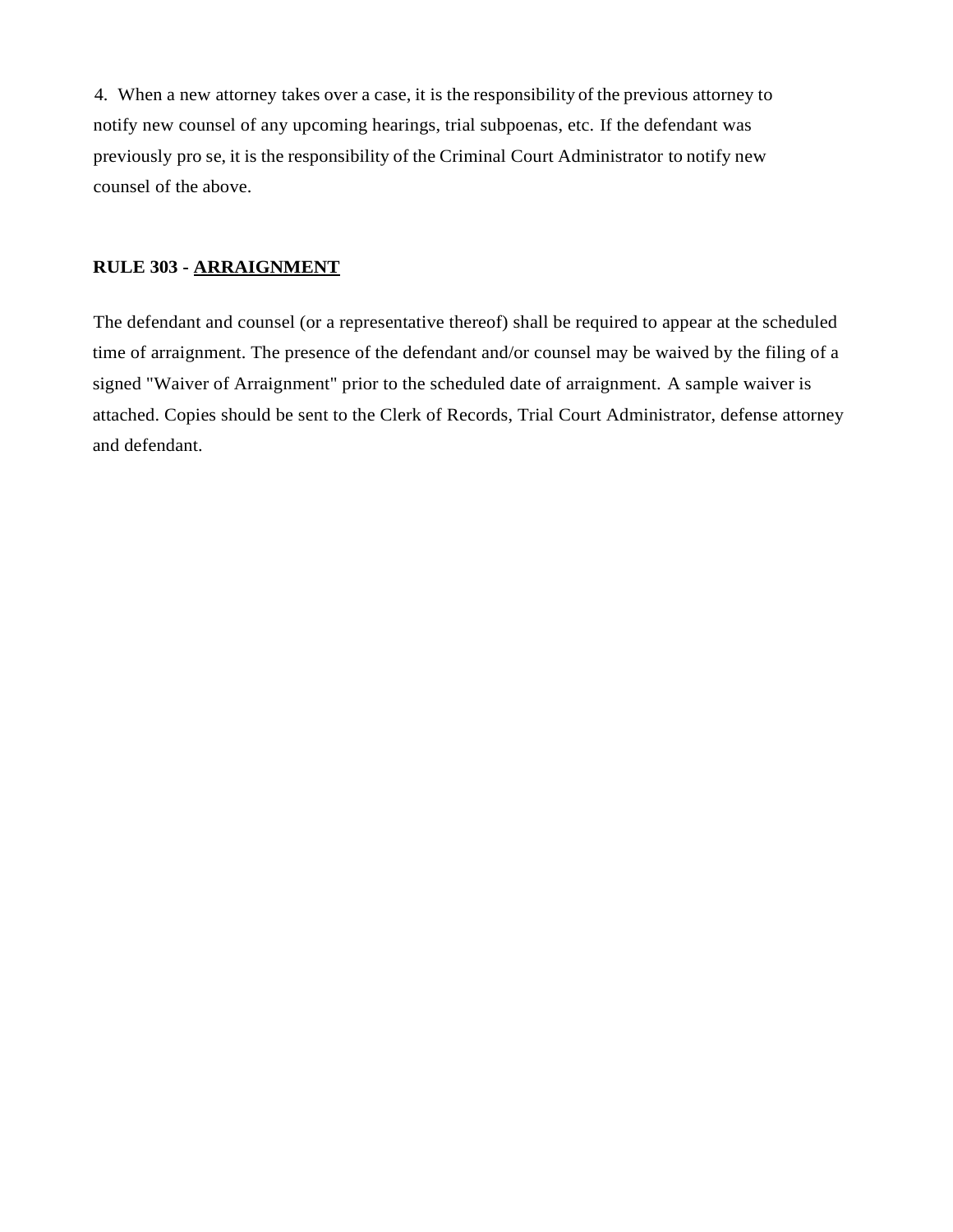# **IN THE COURT OF COMMON PLEAS, COUNTY OF ERIE, PENNSYLVANIA**

#### **-CRIMINAL DIVISION-**

COMMONWEALTH OF PENNSYLVANIA No. (s)

vs.

# **WAIYER OF ARRAIGNMENT**

You, as defendant, are hereby notified of your right to be formally arraigned on the above-captioned docket(s), and: You, as defendant, are further advised that:

- 1. If you wish to plead guilty you should contact the Court Administrator's Office to schedule the date for your guilty plea;
- 2. If you are entering a plea of not guilty, you are hereby advised of the time limitations for the filing of the following motions:
	- (a) request fora bill of particulars under Pa.R.Crim.P. 572 must be made within 7 days thereafter, and
	- (b) motion for pre-trial discovery under Pa.R.Crim.P. 573 must be made within 14 days thereafter, and
	- (c) omnibus motion for relief under Pa.R.Crim.P. 578 must be filed and served within 30 days thereafter, NOTE: These time periods will commence the date of your scheduled arraignment.

| On this | day of                                                                                                            | , after having |
|---------|-------------------------------------------------------------------------------------------------------------------|----------------|
|         | conferred with counsel of my choice, and after having been advised of my right to be arraigned on any all         |                |
|         | information(s) in this matter, I hereby waive my right to be so arraigned.                                        |                |
|         | If you have a change in your address, please contact the Criminal Court Administrator's Office at (814) 451-6305. |                |
|         |                                                                                                                   |                |
|         |                                                                                                                   |                |

| <b>DEFENDANT</b>        | ATTORNEY FOR DEFENDANT                                                                               |
|-------------------------|------------------------------------------------------------------------------------------------------|
| <b>ADDRESS</b>          | NOTE:<br>Attorneys not member of the Erie County Bar, please<br>Provide address and telephone number |
| CITY, STATE, ZIP        |                                                                                                      |
| <b>TELEPHONE NUMBER</b> |                                                                                                      |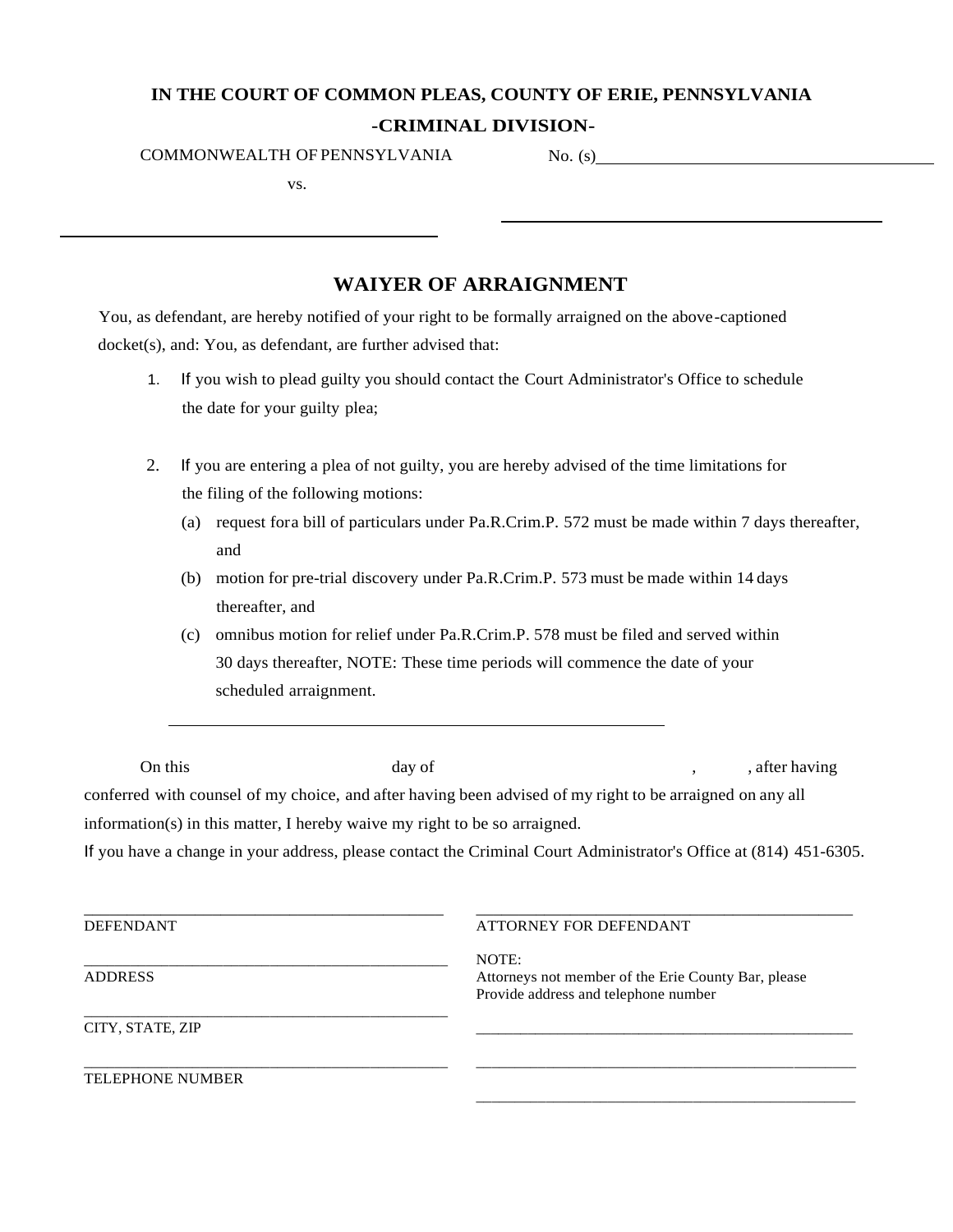#### RULE 305- PRE-TRIAL DISCOVERY

Within fourteen (14) days of arraignment, all parties shall send a written request to the opposing party for information required under Rule 305 of the Pennsylvania Rules of Criminal Procedure. When there are items requested by one party which the other party refuses to disclose, the demanding party may then make appropriate motion to the court as part of its omnibus pre-trial motion. In such a motion the party must set forth the fact that a good faith effort to discuss the request of material has taken place and proved unsuccessful. Further, the motion shall set forth the fact that a written request was made to the other party within fourteen **(14)** days of arraignment.

# **RULE 310 - A.R.D.**

- A. An original application for entry into the Accelerated Rehabilitation Disposition (A.R.D.) program shall be filed with the Commonwealth, and a copy shall be filed at the Office of the Criminal Court Administrator. The Criminal Court Administrator shall mark the date of filing on the copy. The application shall include language that waives Pa.R.Crim.P. 600. A sample application is set forthherein.
- B. The filing deadlines imposed by Pa.R.Crim.P. 304, 305, 307, 567, 568, 572, 573, 578 and 579 shall be specially calculated in those instances where a defendant applies for, isrefused entry into, or is revoked from the A.R.D. program as follows:
	- **1.** When the application is made BEFORE arraignment, all filing deadlines are preserved and calculations shall commence upon date ofrefusal or revocation.
	- **2.** When the application is made AFTER arraignment, filing of the application shall toll the running of the deadlines. Any number of days remaining shall remain and calculations will recommence upon date of refusal or revocation.
	- **3.** When any filing deadline has passed before the filing of the A.R.D. application, that deadline shall be deemed missed and unavailable except upon motion and order of the court.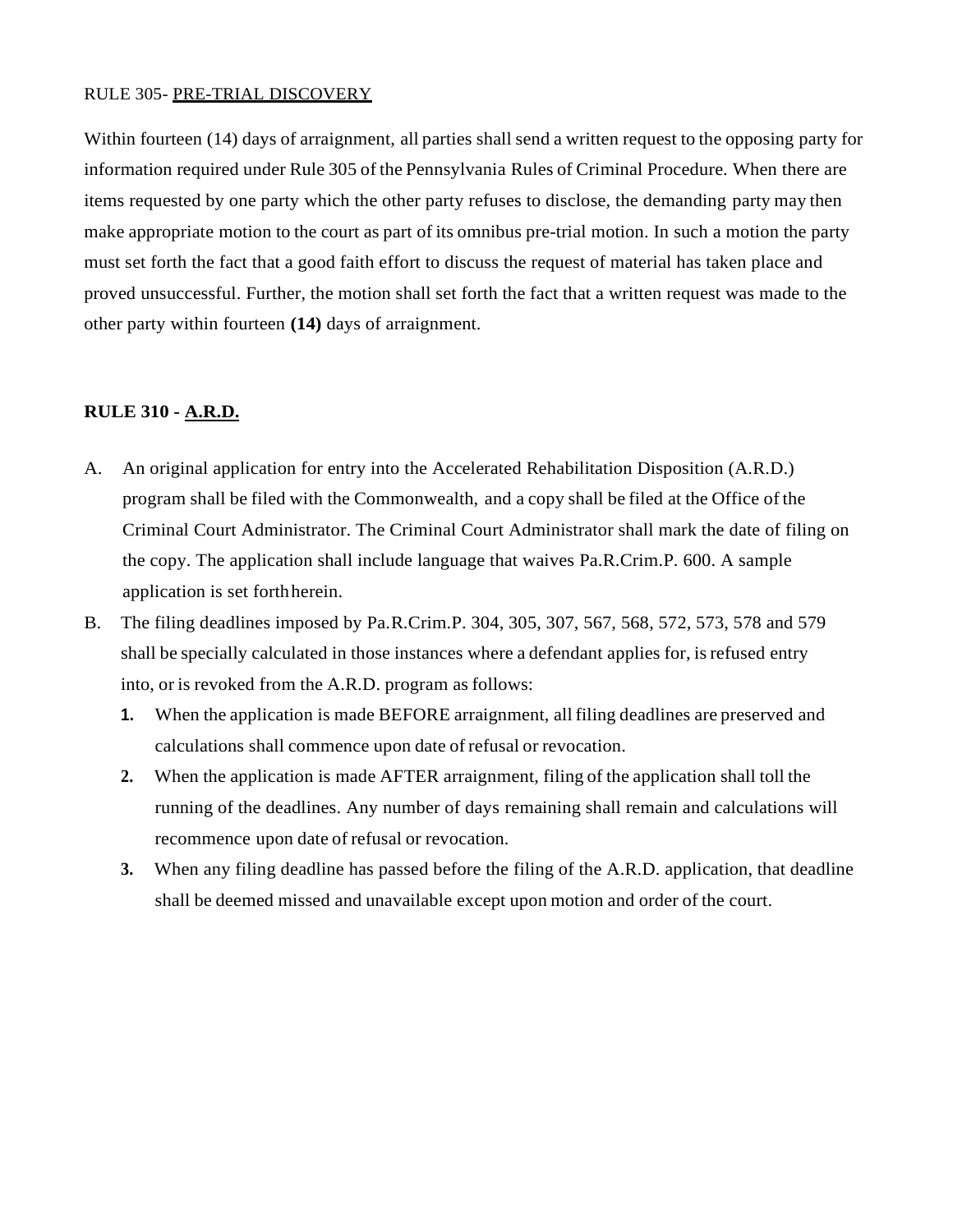#### **RULE 319 - PLEA BARGAINS**

A deadline shall exist, after which the Court will not accept a plea to lesser or reduced offenses. This deadline will not be sooner than the Wednesday prior to the first day of the trial session. After said date, if a case is called to trial by the Court Administrator, the District Attorney and defendant shall (1) proceed to trial; (2) enter a plea as charged; or (3) the court shall dismiss the case. Notice as to the last date for plea bargain shall be published by the court in its annual schedule.

# **RULE 319A - POST ARRAIGNMENT PLEAS**

If a defendant enters a plea before the Court no later than ten (10) days after arraignment or refusal from the ARD/PWOV program, said defendant may have the option of assignment to another judge, other than the original assigned judge, for purposes of sentencing. The assignment of alternative sentencing judges under this section shall be determined by the President Judge.

#### **RULE 541** - **WAIVER OF PRELIMINARY HEARING: FILING FOR EXPEDITED A.R.D.**

A. **Expedited A.R.D.** An Original application for entry into the Expedited Accelerated Rehabilitative Disposition ("Expedited A.RD.") program may be filed with the Magisterial District Judge who is assigned to preside over the preliminary hearing. The Magisterial District Judge shall forward the application to the Clerk of Courts and the Criminal Court Administrator. A sample application is set forth herein.

Note - Expedited A.R.D. applies only to DUI cases that meet the following minimum criteria: (1) The BAC must be no greater than .30%; (2) The defendant must have no criminal history exclusive of summary offenses; and (3) The case must not involve a motor vehicle accident.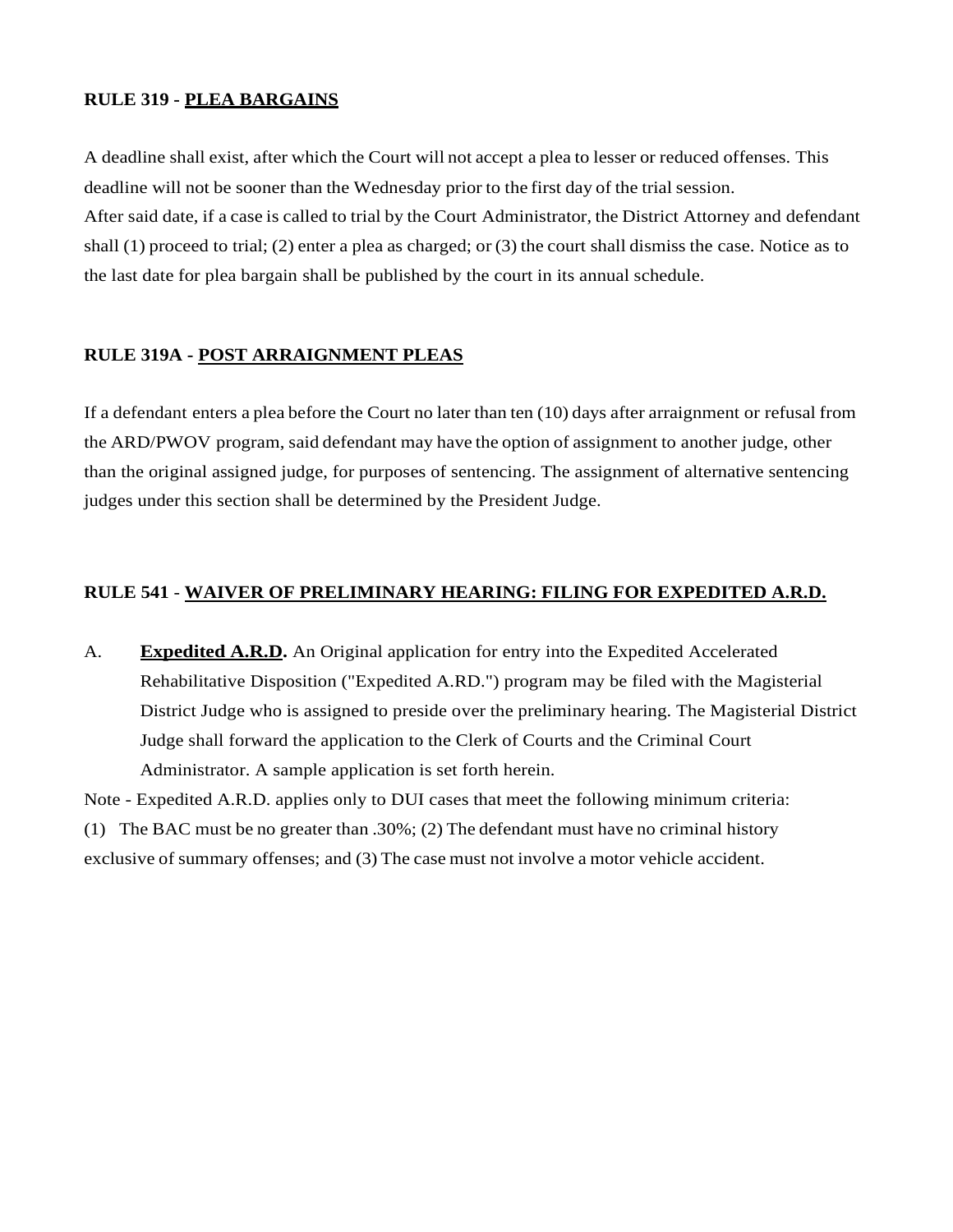# **RULE 570 - PRETRIAL CONFERENCE**

- A. **Treatment Court.** After the filing of a criminal information, an original application for entry into the Drug Court or Mental Health Court programs shall be filed with the Commonwealth, and a copy shall be filed with the Criminal Court Administrator. The Criminal Court Administrator shall mark the date of filing on the copy. A sample application is set forthherein.
- B. **Case Assignments.** All cases bound to Court will be assigned to one of the Judges in the Trial Division by the Court Administrator at or about the time of arraignment or waiver thereof. The assigned judge will hear and resolve all pretrial matters pertaining to the case. If a case proceeds to trial before a judge other than the assigned judge, the trial judge shall entertain motions *in limine*  and any other pretrial motions.

#### **RULE 571 - ARRAIGNMENT**

The defendant and counsel (or a representative of counsel) shall be required to appear at the scheduled time of arraignment unless a waiver isfiled. The defendant and counsel may waive appearance at arraignment by the filing of a signed "Waiver of Arraignment and Entry of Appearance" prior to the scheduled date of arraignment. A sample Waiver of Arraignment and Entry of Appearance is set forth herein.

# **RULE 590 - PLEAS AND PLEA AGREEMENTS**

A defendant may enter a plea of guilty or, with the consent of the judge, *nolo contendere* pursuant to a plea agreement at any time prior to the verdict.

If a defendant enters a plea of guilty or, with the consent of the judge, *nolo contendere*  before the Court no later than ten (10) days after arraignment, the defendant may have the option of assignment to another judge of the trial division, other than the original assigned judge, for purposes of sentencing.

If a defendant applies for ARD/PWOV or Treatment Court programs within ten (I 0) days after arraignment but the application is denied, the defendant may enter a plea of guilty or, with the consent of the judge, *nolo contendere* before the Court no later than ten (10) days after the denial of the application and may have the option of assignment to another judge of the trial division, other than the original assigned judge, for purposes of sentencing.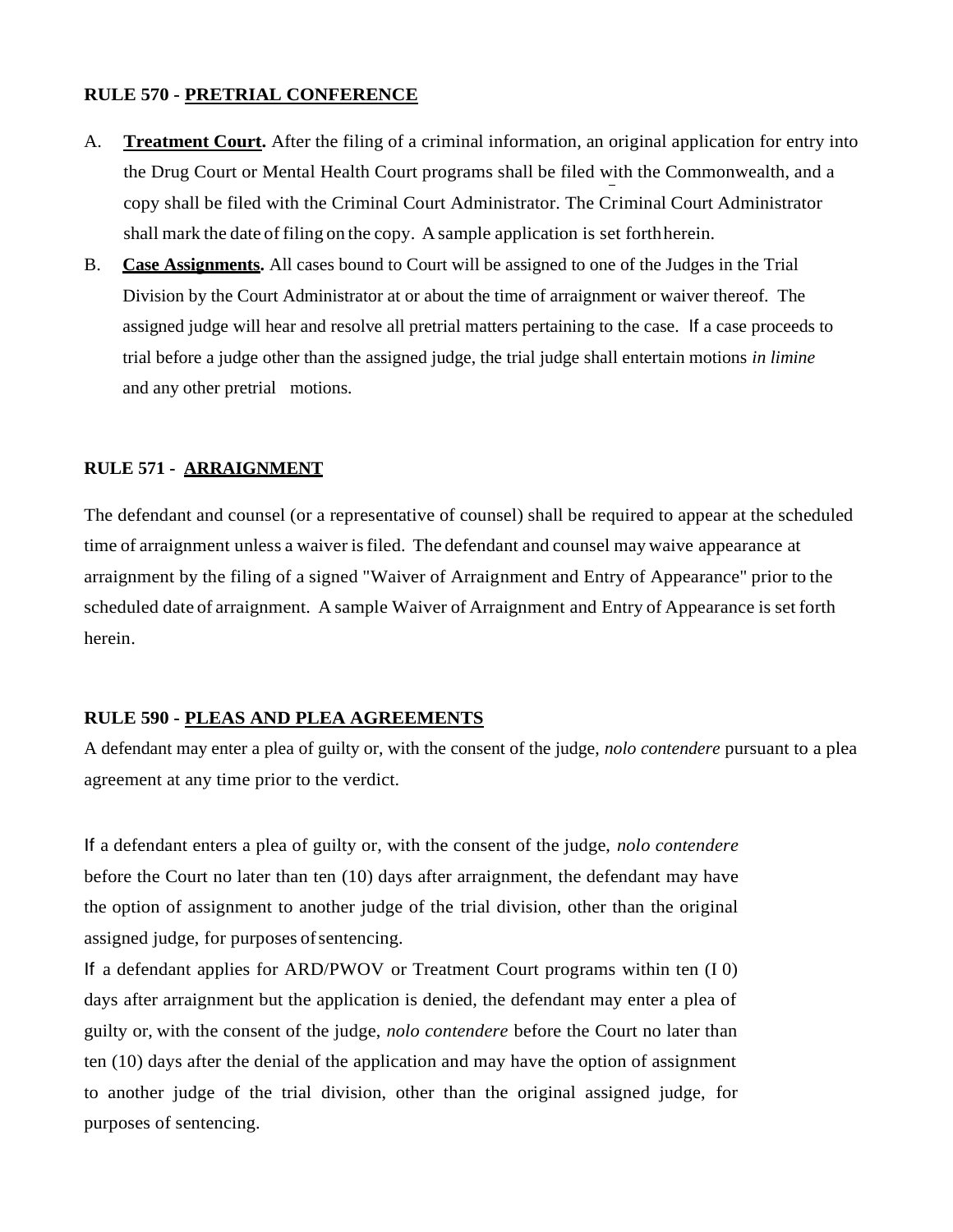#### **RULE 600 – TRIAL TERM**

- A. **Criminal Trial Calendar.** The Court calendar shall be divided into six (6) two-month sessions, each containing two (2) two-week trial terms.
- B. **Separate Trial List.** All DUI cases and certain other cases where the most serious offense involves simple assault, bad checks, or identity theft or as may be necessary to comply with Rule 600 shall be handled as a separate trial list and scheduled during the second month of each session.
- C. **Notice.** All cases listed for a trialsession shall be subpoenaed by the Court Administrator at least one (1) month prior to the start of the session. Late additions may be made for Rule 600 problem cases or by Order of Court.

#### **RULE 700 - SENTENCING JUDGE**

A sentence on a plea of guilty or *nolo contendere* may be imposed by a judge other than the judge who received a plea of guilty or *nolo contendere.* In such event, the defendant must be so notified at the time of making the plea. *See* Pa.R.Crim.P. 700(B). The defendant shall have the option, with the consent of the judge, to be immediately sentenced by the judge taking the plea; however, if the sentence is deferred, the sentence shall be imposed by the judge who was originally assigned the case.

In the event a defendant enters a plea of guilty or *nolo contendere* within (10) days after arraignment or refusal from the ARD/PWOV or Treatment Court programs, the post-arraignment plea judge shall be responsible for sentencing the defendant.

#### **RULE 1100-TRIAL TERM**

The Court calendar will be divided into six (6) two-month sessions, each (except for November) containing two (2) two-week trial terms with four (4) presiding judges. All cases listed for a trial session shall be subpoenaed by the Court Administrator at least one (1) month prior to the start of the session. Late additions may be made for Rule 1100 problem cases.

DUI cases will be handled as a separate trial list and scheduled during the second month of each session.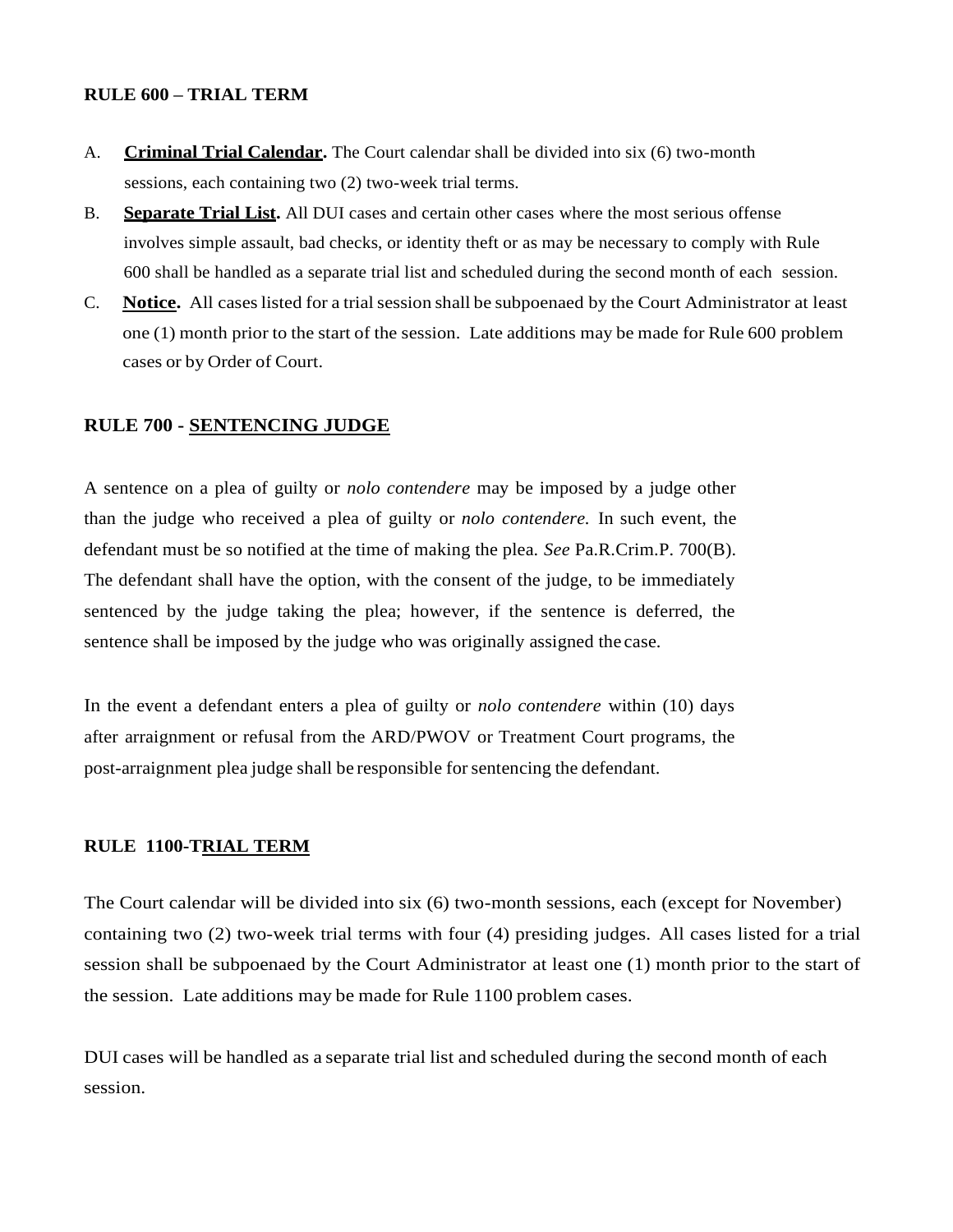# **RULE 1102 - NON-JURY TRIALS**

Effective with the September 1992 court term, one judge of the eight scheduled to preside over trials will initially be assigned to hear non-jury criminal trials. For a case to proceed non-jury during the trial session, the non-jury colloquy must take place no later than the Wednesday preceding the start of the trial session. Furthermore, the non-jury trial itself shall take place during the two-month period of the court session. The cases, if necessary, will be prioritized according to the date of the waiver of jury trial. Any cases not reached during the two-month period will be assigned to the judge hearing non-jury cases during the following court session. Any guilty pleas on cases prior to verdict shall be referred back to the assigned judge for sentencing. All rules regarding plea bargaining and continuances will still apply.

# **RULE 9022 - MOTION, FILING OF**

1. In all court cases a specific judge of the criminal division shall be assigned to each case at or before the time of Common Pleas Court arraignment.

2. Unless otherwise specified within these rules, all pre-trial motions shall be presented to the assigned judge of the criminal division.

3. If the assigned judge is the current criminal duty judge at the time of motion filing, the motion shall be presented in motioncourt.

4. If the assigned judge is not the current presiding criminal duty judge at the time of motion filing, the motion shall be left with the assigned judge's secretary.

5. A rule to show cause must be attached to all criminal motions unless the motion is not objected to by the opposing party and the authorized original signature of counsel for the opposing party appears indicating the lack of objection thereto.

#### **RULE 9023 - MOTION, SERVICE**

1. Once a rule to show cause or a final order has been signed by the assigned judge, the original and a copy must be taken to the Criminal Court Administrator where a copy will be left and the original will be stamped as proof of service. A copy will not be accepted without the original.